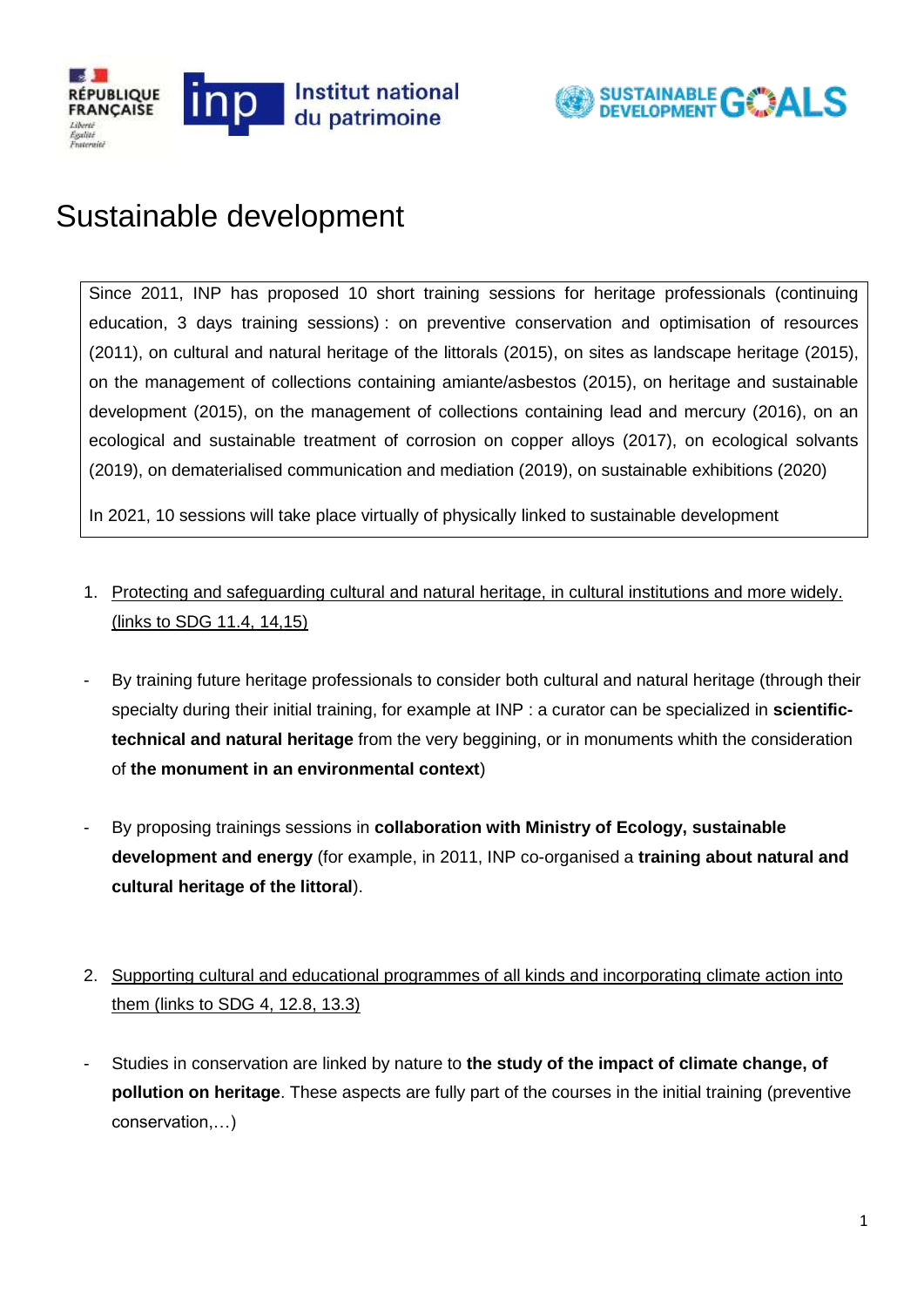- INP has also participated to a **European project** called Climate for Culture [\(https://www.climateforculture.eu/\)](https://www.climateforculture.eu/)
- The curators at INP follow some **initial courses about conservation and climate controle in institutions**, in storage rooms, etc. They are aware as well as conservators of the **sensibility of materials to changes** of humidity and temperature conditions. The knowledge of such an impact can help to understand that bigger changes at the climat scale have not only an impact on heritage but on everything !
- Studies in conservation in conservation at INP implicate **study of the conservation products**, their specificities, chemistry, toxicology
- The initial training of curators and conservators is also concerned by SD in two manners : **in the content of the courses, and also in the behaviour**, for example the tendancy to dematerialisation.
- For the conservators students, there is no specific course on sustainable development, but **the notions of sustainable development are transferred in different courses** to prevent toxicological risks, to analyse the material that are used, to manage the risks in the conservation studios/ prevent the chemical risks/ management of toxical risks (11 hours), chemistry of synthetical materials (18 hours), preventive conservation : evaluation, prevention and management of risks in collections (21 hours), prevention and treatment of microbiological infestations with non toxical methods for humans and environment (14 hours), toxicity of collections : knowledge and recognition (2 hours)
- For the students curators, they have some Heritage Law and **Environment Law** courses also.
- There's **a double movement of awareness** and a need to deal with such questions arising from the students themselves to the teaching team, and the other movement is when the courses develop awareness among the students.
- The awareness reached such a point among the students conservators that some **subjects of master thesis in conservation are chosen by the students in relation with sustainable development** (below a non exhaustive list):

[http://mediatheque-numerique.inp.fr/Memoires/Le-traitement-des-pastels-moisis-au-moyen-d-huiles](http://mediatheque-numerique.inp.fr/Memoires/Le-traitement-des-pastels-moisis-au-moyen-d-huiles-essentielles-et-produits-apparentes)[essentielles-et-produits-apparentes](http://mediatheque-numerique.inp.fr/Memoires/Le-traitement-des-pastels-moisis-au-moyen-d-huiles-essentielles-et-produits-apparentes)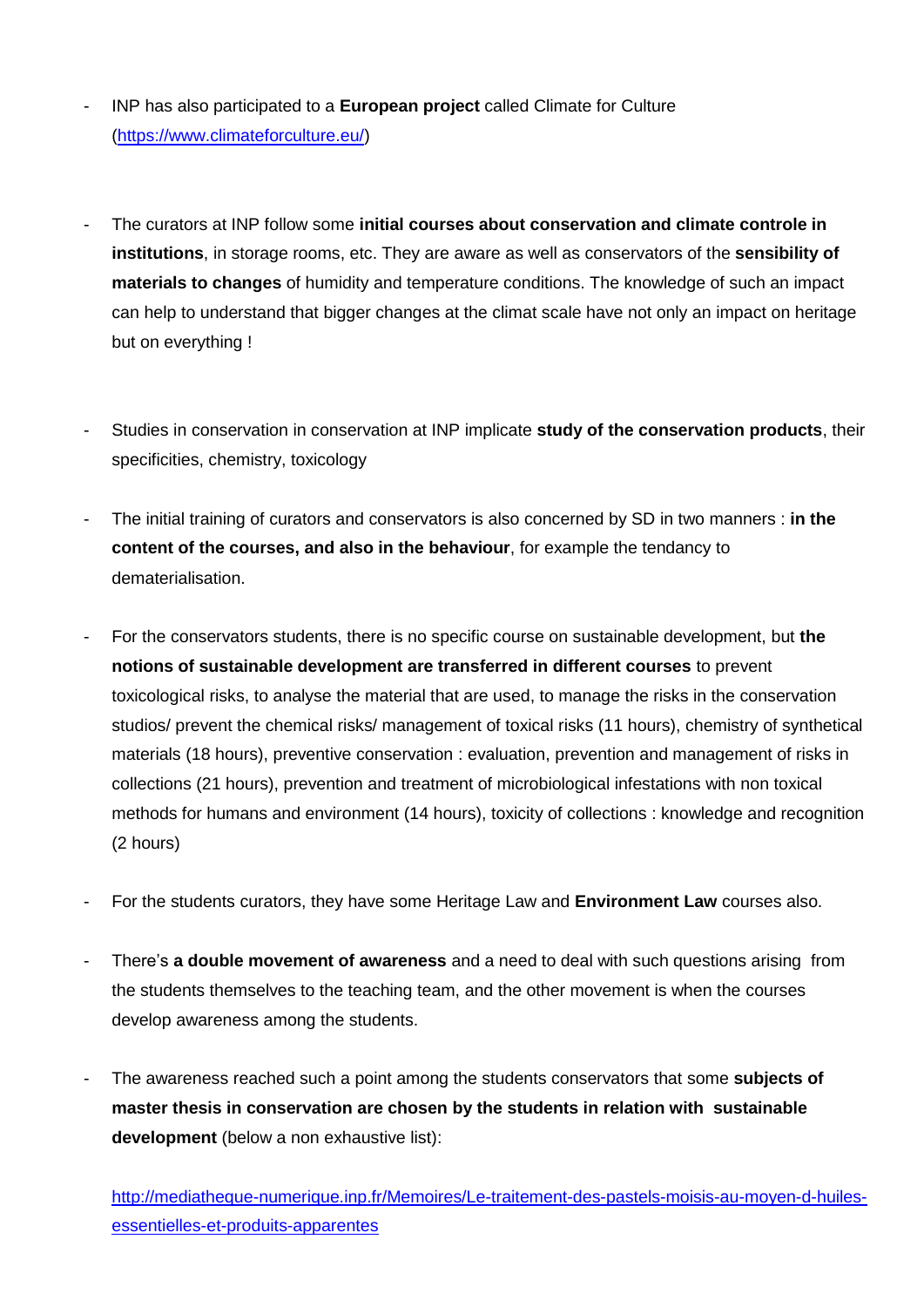[http://mediatheque-numerique.inp.fr/Memoires/Etude-et-conservation-restauration-du-portrait-d-un](http://mediatheque-numerique.inp.fr/Memoires/Etude-et-conservation-restauration-du-portrait-d-un-architecte-debut-du-XVIIIeme-Orleans-Musee-des-beaux-arts-)[architecte-debut-du-XVIIIeme-Orleans-Musee-des-beaux-arts-.](http://mediatheque-numerique.inp.fr/Memoires/Etude-et-conservation-restauration-du-portrait-d-un-architecte-debut-du-XVIIIeme-Orleans-Musee-des-beaux-arts-) In 2019

[http://mediatheque-numerique.inp.fr/Memoires/Conservation-restauration-d-un-surtout-de-table](http://mediatheque-numerique.inp.fr/Memoires/Conservation-restauration-d-un-surtout-de-table-composite-de-la-Venetie-XVIIIe-siecle-Paris-musee-des-arts-decoratifs-)[composite-de-la-Venetie-XVIIIe-siecle-Paris-musee-des-arts-decoratifs-\)](http://mediatheque-numerique.inp.fr/Memoires/Conservation-restauration-d-un-surtout-de-table-composite-de-la-Venetie-XVIIIe-siecle-Paris-musee-des-arts-decoratifs-) in 2019

## 3. Promoting cultural participation for everyone to be empowered and to participate equally and without discrimination. (links to SDGs 5, 10.2)

- Accessibily to the jobs at INP : there's a chart which is diffused in order to train the staff at INP to have non discriminative recruitment process, also the entrance examination jury for initial training (external to the institute) is trained to fight against discrimination in its selection.
- Accessibility to the studies at INP : with the covid 19, the effort has been intensified to propose **remote trainings** (remote trainings to replace the courses that have been modified due to the crisis, remote trainings in French for all French-speaking heritage professionals or translated for libyans in December 2020, for example). INP also has developped **a policy of social accompaniment of the students** (use of a part of the public financing to support students grants).Also INP follows the government policy called **Egalité des chances programme** to implement integrated courses to prepare young profiles of different backgrounds to the entrance examinations of both departements.
- INP has defined **goals of equality, diversity and accessibility** in its behaviour and the plan has been encouraged by a labelisation of AFNOR French norms agency in 2018 (**label Diversité**). Such a label encourages the institute to promote diversity in the management of human ressources, in the relationships with the partners/suppliers/ « customers »
- **Geographical accessibility to the training** sessions : INP implement about 70 short training sessions/year for professionals in different places of France, not only Paris and its area. There is a base of trainings in the south of France (Mucem museum and INP have created a structure called I2MP – institute for the training of Mediterranean Heritage professionals) and a future base in the north (Liévin, in the Louvre Museum future center of conservation). In 2018, 28,2% of continuing education trainings organised by the department of curators were out of Paris and its area. For the initial training, many field-schools and interns are organised for the students out of Paris and its area : for example, 5 field schools and 90 interns in 2018. So the contact is close.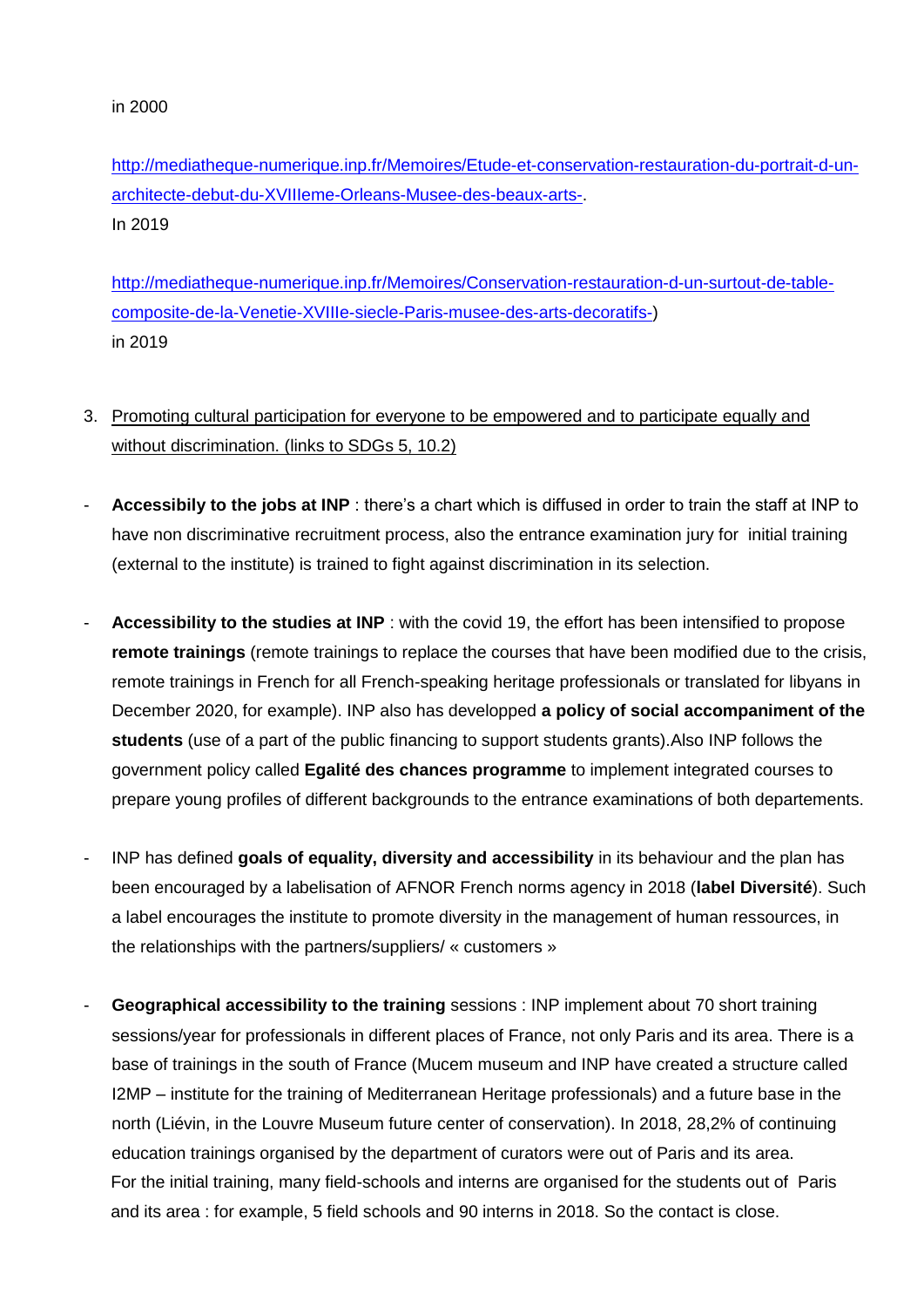- **Geographical dissemination after graduating** : many conservators and curators are working outside Paris and its area after graduating, they become elements of a disseminated network and can become bridges between central information and local information. In 2018, 20 curators had a job out of Paris and its area (about half of a promotion of students).
- **Train the future professionals to integrate cultural democratisation in their practice** : through field experience which is part of their curricula, students conservators have to develop a real project devoted to young audience and education to arts and culture (EAC).
- **Open doors** of INP each year for the European Heritage days and before applications to the entrance examination.
- 4. Support sustainable tourism, and remove the negative impacts of tourism. (links to SDG 8.9, 12, 13)
- The fact that a training institution such as INP in French context can not only propose initial trainings but also about 70 short trainings /year for professionals and about 70 open conferences & research seminars/ year with **a programmation for professionals in exercice can offer a wide scope of subjects, with a possibility to update them**. It includes tourism and conservation. This subject is developped mainly in short training sessions for heritage professionals or conferences such as : [http://www.inp.fr/Recherche-colloques-et-editions/Actualites/Quels-nouveaux-defis-pour-la](http://www.inp.fr/Recherche-colloques-et-editions/Actualites/Quels-nouveaux-defis-pour-la-valorisation-du-patrimoine-scientifique-technique-et-industriel)[valorisation-du-patrimoine-scientifique-technique-et-industriel](http://www.inp.fr/Recherche-colloques-et-editions/Actualites/Quels-nouveaux-defis-pour-la-valorisation-du-patrimoine-scientifique-technique-et-industriel) [http://www.inp.fr/Formation-initiale-et-continue/Formation-continue/Catalogue-de](http://www.inp.fr/Formation-initiale-et-continue/Formation-continue/Catalogue-de-formation/Tourisme-et-patrimoine-concepts-methodes-et-strategies)[formation/Tourisme-et-patrimoine-concepts-methodes-et-strategies](http://www.inp.fr/Formation-initiale-et-continue/Formation-continue/Catalogue-de-formation/Tourisme-et-patrimoine-concepts-methodes-et-strategies)
- 5. Support research that supports climate action and communicates the outcomes of research. (links to SDG 4, 9)

INP has participated to a European project called Climate for Culture. It's **important to gather international research projects** (even if we are small) about this matter which is shared worldwide [\(https://www.climateforculture.eu/\)](https://www.climateforculture.eu/).

As a training institution, research is part of the activities of INP in different ways. Training to research through the scientific lab devoted to the students and the independant research of this lab are both interesting to implement SDGs. It's **important for people as well as for a department or a whole entity (different scales)** to be involved in research :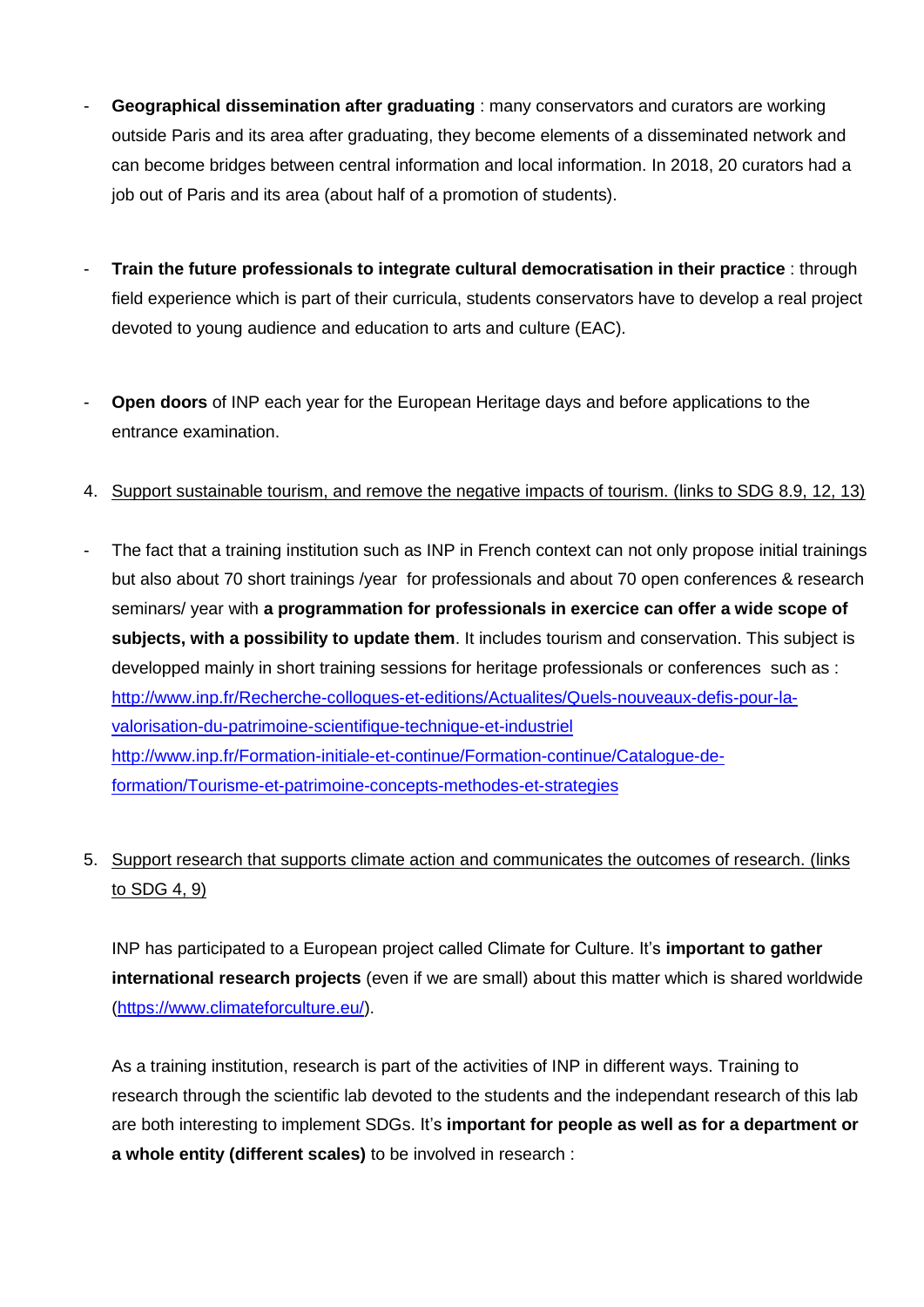- students » master thesis (for example, in 2019 one conservator student choose as her subject to have an eco-responsible approach : [http://mediatheque-numerique.inp.fr/Memoires/Conservation](http://mediatheque-numerique.inp.fr/Memoires/Conservation-restauration-d-un-surtout-de-table-composite-de-la-Venetie-XVIIIe-siecle-Paris-musee-des-arts-decoratifs-)[restauration-d-un-surtout-de-table-composite-de-la-Venetie-XVIIIe-siecle-Paris-musee-des-arts](http://mediatheque-numerique.inp.fr/Memoires/Conservation-restauration-d-un-surtout-de-table-composite-de-la-Venetie-XVIIIe-siecle-Paris-musee-des-arts-decoratifs-)[decoratifs-\)](http://mediatheque-numerique.inp.fr/Memoires/Conservation-restauration-d-un-surtout-de-table-composite-de-la-Venetie-XVIIIe-siecle-Paris-musee-des-arts-decoratifs-)
- teachers/staff (Nathalie Le Dantec, teacher and staff at INP is developping a PhD research on the use of organic solvants in conservation : how to manage the toxicological and environnemental risk ?)
- scientific lab : [http://www.inp.fr/Recherche-colloques-et-editions/Recherche/Laboratoire-de](http://www.inp.fr/Recherche-colloques-et-editions/Recherche/Laboratoire-de-recherche/Projets-de-recherche)[recherche/Projets-de-recherche](http://www.inp.fr/Recherche-colloques-et-editions/Recherche/Laboratoire-de-recherche/Projets-de-recherche)
- institution level : participation to European project such as Climate for Culture [\(https://www.climateforculture.eu/\)](https://www.climateforculture.eu/)
- 6. Ensuring the cultural sector's own activities support the SDGs and climate action. (links to SDGs 6, 7, 8, 9, 11, 12, 13)

By **using all the administrative and collaborative tools** to organize the implementation of SDGs actions. Administrative and legislative tools are part of a top-down movement which is often the fruit of a collaborative work and a bottom-up movement. **A balanced use of this double movement (bottom-up & top-down) is fully to the service of the climate and SDGs actions**.

For example at INP, there clearly **a double progressive movement in the implementation** of these actions since 2009 :

- The consciousness of SD mainly started from conservators considerations (toxicity of certain products, study of all the materials and their reactions) and in-field observation in museums (such as the use and waste of many package materials while preparing exhibition) : so some personal and isolated initiatives have been reached to deal with these questions for at least 20 years
- The official consciousness also started in 2009 with the French Ministry of culture collaborating with the French Ministry of Ecology, Energy, Sustainable Development and Territory Development with a focus on: urban heritage and landscape, access to culture, cultural and lingustic diversity, idea of having a culture of sustainable development

[https://www.vie-publique.fr/discours/174726-declaration-de-mme-christine-albanel-ministre-de-la](https://www.vie-publique.fr/discours/174726-declaration-de-mme-christine-albanel-ministre-de-la-culture-et-de-la-co)[culture-et-de-la-co](https://www.vie-publique.fr/discours/174726-declaration-de-mme-christine-albanel-ministre-de-la-culture-et-de-la-co)